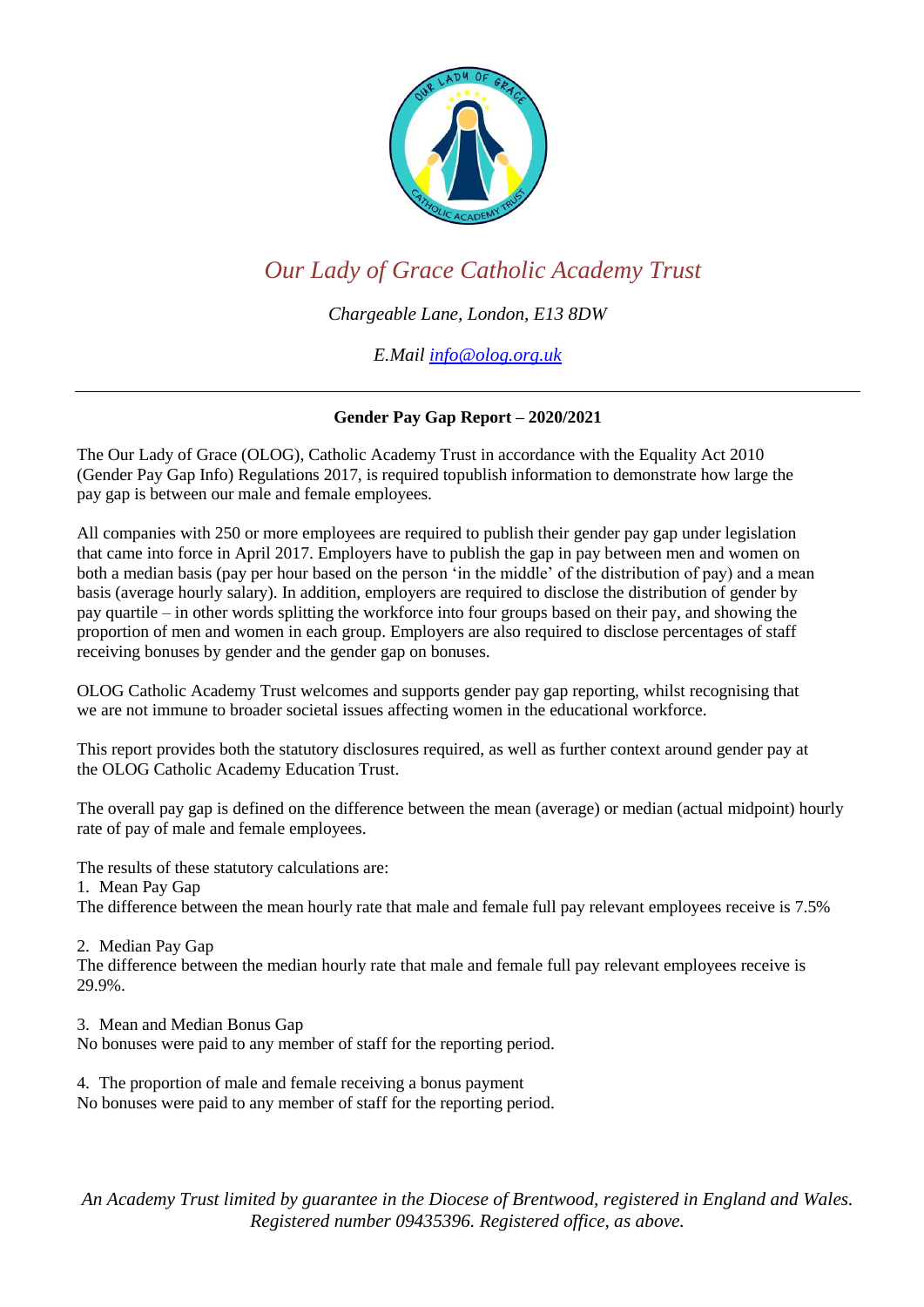5. The proportion of male and female in each quantile pay board

| Lower Quartile | Lower Middle    | <b>Upper Middle Quartile</b> | Upper Quartile |
|----------------|-----------------|------------------------------|----------------|
|                | <b>Ouartile</b> |                              |                |
| Male 12.3%     | Male 6.9%       | Male 20.8%                   | Male 12.3%     |
| Female 87.7%   | Female 93.1%    | Female 79.2%                 | Female 87.7%   |

Supplementary Statement

The OLOG Catholic Academy Education Trust is committed to the promotion of equality of opportunity and choice for employees and support the fair treatment of all staff irrespective of gender through our transparent recruitment process, pay policies and professional development. All our points are aligned to nationally agreed pay scales and our male and female staffare paid within the same pay band for the same job role.

The Gender Pay Gap is a high-level non-adjusted indicator of male and female earnings which is affected by workplace distribution and workforce make up.

Overall the Trust has an 87% female and 13% male workforce. The percentage of female members of staff is higher at the lower grades of the organisation, with increasing percentage of male at the higher grades. The fact that there are more female in the lower paid quartiles is the main driver of the overall pay gap.